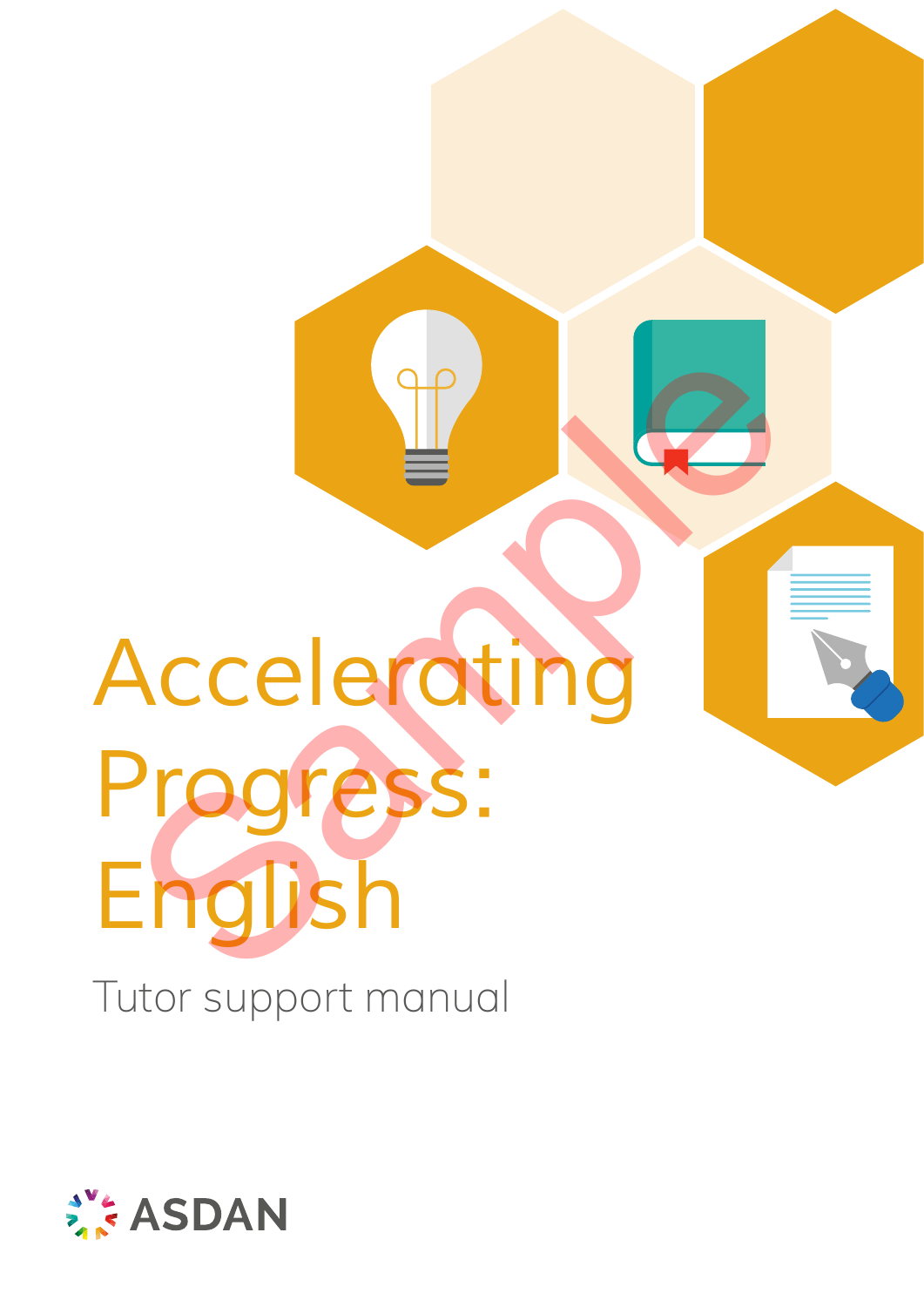# Accelerating Progress: English Tutor support manual



# **Contents**

| <b>Section 1: Introduction</b>                          | 3              |
|---------------------------------------------------------|----------------|
| Course aims and overview                                | 4              |
| Introduction to the modules                             | 5              |
| Step-by-step guide                                      | 6              |
| Planning                                                | $\overline{7}$ |
| E-portfolio requirements                                | 8              |
| Learner workbook requirements                           | 9              |
| Progression                                             | 10             |
| Internal moderation checklist                           | 11             |
| <b>Section 2: Skills development</b>                    | 12             |
| English skills overview                                 | 13             |
| Mapping skills to challenges                            | 14             |
| Mapping modules to skills                               | 18             |
| <b>Section 3: Tutor notes</b>                           | 23             |
| Introduction to the tutor notes                         | 24             |
| Tutor notes for Module 1: Developing your voice         | 25             |
| Tutor notes for Module 2: Developing your understanding | 44             |
| Tutor notes for Module 3: Developing your writing       | 60             |
| Tutor notes for Module 4: Knowing the world             | 77             |
| Tutor notes for Module 5: Knowing about fiction         | 92             |
|                                                         |                |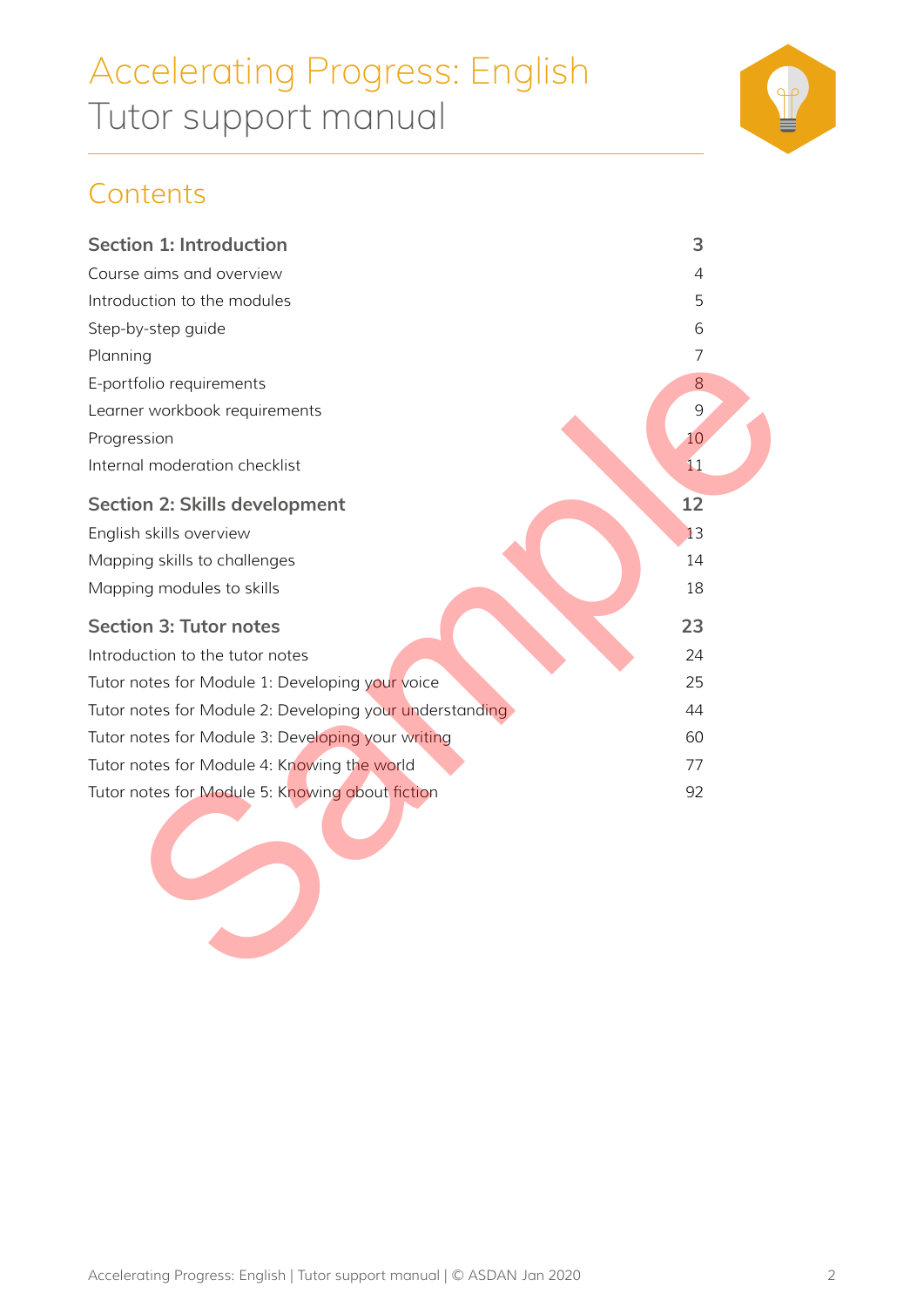# Section 1: Introduction Course aims and overview



## **Accelerating Progress**

Accelerating Progress courses have been designed to support learners through GCSE courses and boost their grades, especially for marginal learners around the Grade 4 and Grade 5 borderline. These courses have been written by subject experts, all of whom are practising teachers in their respective subjects.

Accelerating Progress courses aim to:

- develop the essential subject-specific skills required to gain a good pass in GCSE examinations
- provide opportunities to practise these skills in contextual situations
- boost learners' grades and confidence in the subject

The courses contain a curriculum of challenges divided up into modules based on key aspects of the GCSE English specification.

#### **English course overview**

This course is designed to support students through GCSE English courses and boost their grades by developing higher-order reading and critical thinking skills. This will support learners in formulating and expressing their own opinions – one of the key requirements of the new GCSE.

#### **About the author**

Tom Walker is an experienced English language and English literature teacher at Key Stages 3, 4 and 5. He has been working in Bristol schools since 2007 and is currently a head of Post-16, teaching A-level literature and Law, as well as teaching at Key Stage 4.

In his early career, Tom was second in department and then head of department for English. He led the English team through a number of curriculum changes and to improved outcomes for the department, specifically with marginal learners around what was the C/D borderline.

During this time, Tom also set the groundwork in preparation for the current GCSE specification for English language and literature, and took an active role in strategies for raising attainment within the school as a whole.

Tom is also a Specialist Leader in Education, specialising in raising attainment in English with marginal learners, and has worked with other schools in this role. In his current position as Head of Post-16, he is directly responsible for leading on Teaching and Learning, and raising attainment. Tom has had much experience of curriculum provision and progression pathways for students in GCSE and Post-16 studies. wide opportunities to practise these skills in contextual situations<br>out learners' grades and contridence in the subject<br>ourses contain a curriculum of challenges divided up into modules bosed on key ospects of<br>curres cont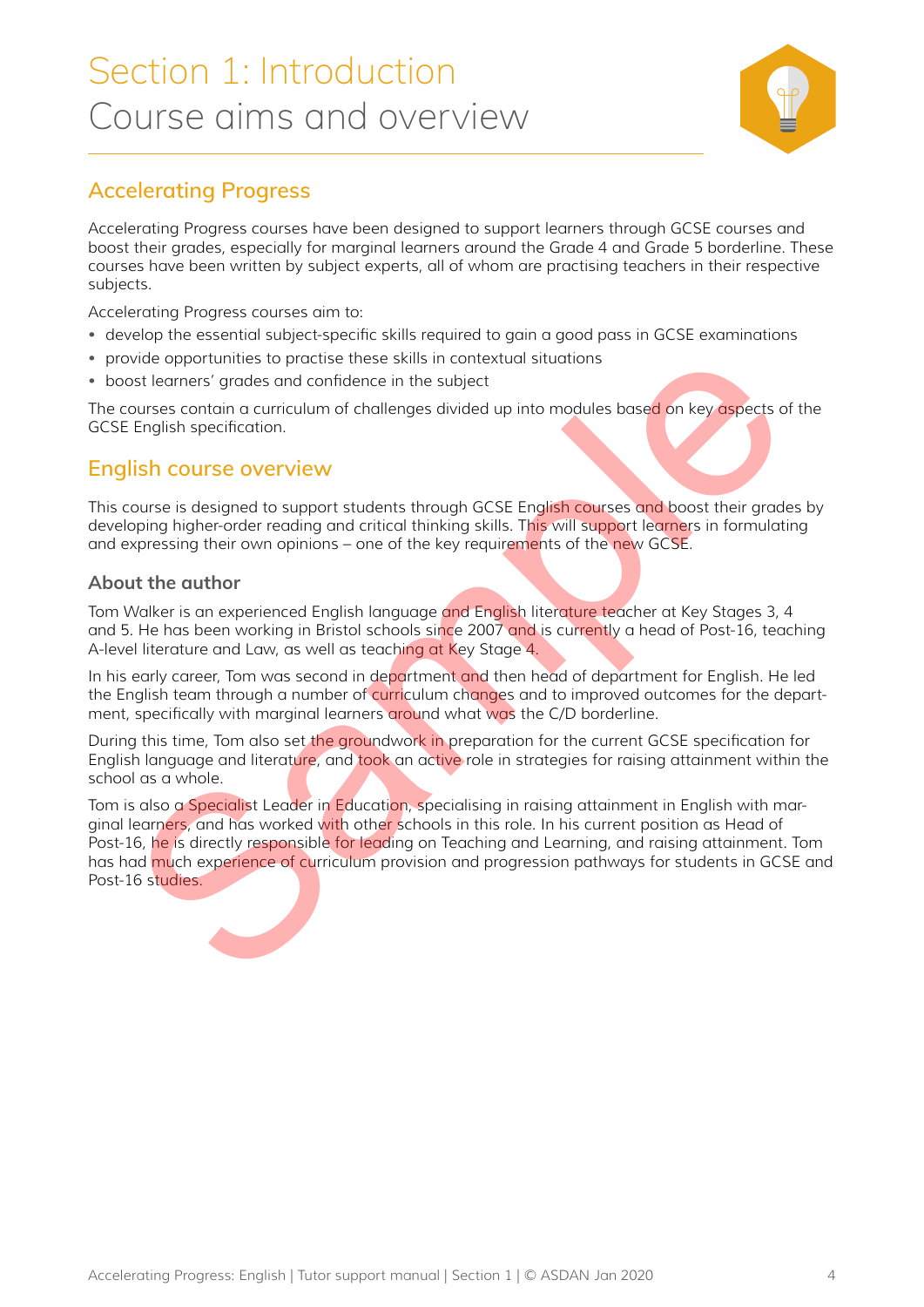

#### **Modules**

The Accelerating Progress: English course contains challenges across five modules. These modules reflect the key aspects of the GCSE specification.

#### **Module 1: Developing your voice**

The aim of this module is voice development whilst at the same time improving a range of other English skills such as spelling and vocabulary. Activities include analysing sentence structure in passages of writing, and delivering a persuasive or informative speech to a group of adults.

#### **Module 2: Developing your understanding**

The aim of this module is to develop understanding within a range of different contexts, such as reading and writing clear instructions and creating instructional videos. Learners will develop their understanding by considering how they learn new techniques as well as how they learned techniques at which they are competent. so the module is to develop the state and setting and selection Brownless.<br>
The 2: Developing your understanding within a range of different contexts, such as<br>
imp and within edee instructions and ceating instructional vid

#### **Module 3: Developing your writing**

The aim of this module is to develop writing skills, improve grammar and develop the use of language and structure for effect. There is an emphasis on writing for different purposes and learners will gain an understanding of writing for different audiences.

#### **Module 4: Knowing the world**

The aim of this module is to focus on developing understanding of writing using a range of different contexts. Learners will study different kinds of texts such as historical and other non-fiction and be encouraged towards purposeful outcomes.

#### **Module 5: Knowing about fiction**

The aim of this module is to develop knowledge of fiction. Learners will be expected to read texts, describe characters and understand such things as figurative language, mood, plot and narrative. A range of texts are covered in this module: whole novels, poetry, comics and period literature.

#### **Sections**

Each module is split into two sections – Section A and Section B:

- Section A comprises shorter challenges that develop the skills, knowledge and understanding required for the module topic
- Section B comprises extended challenges that stretch the learner's independent thinking skills and further develop the learning from the section A challenges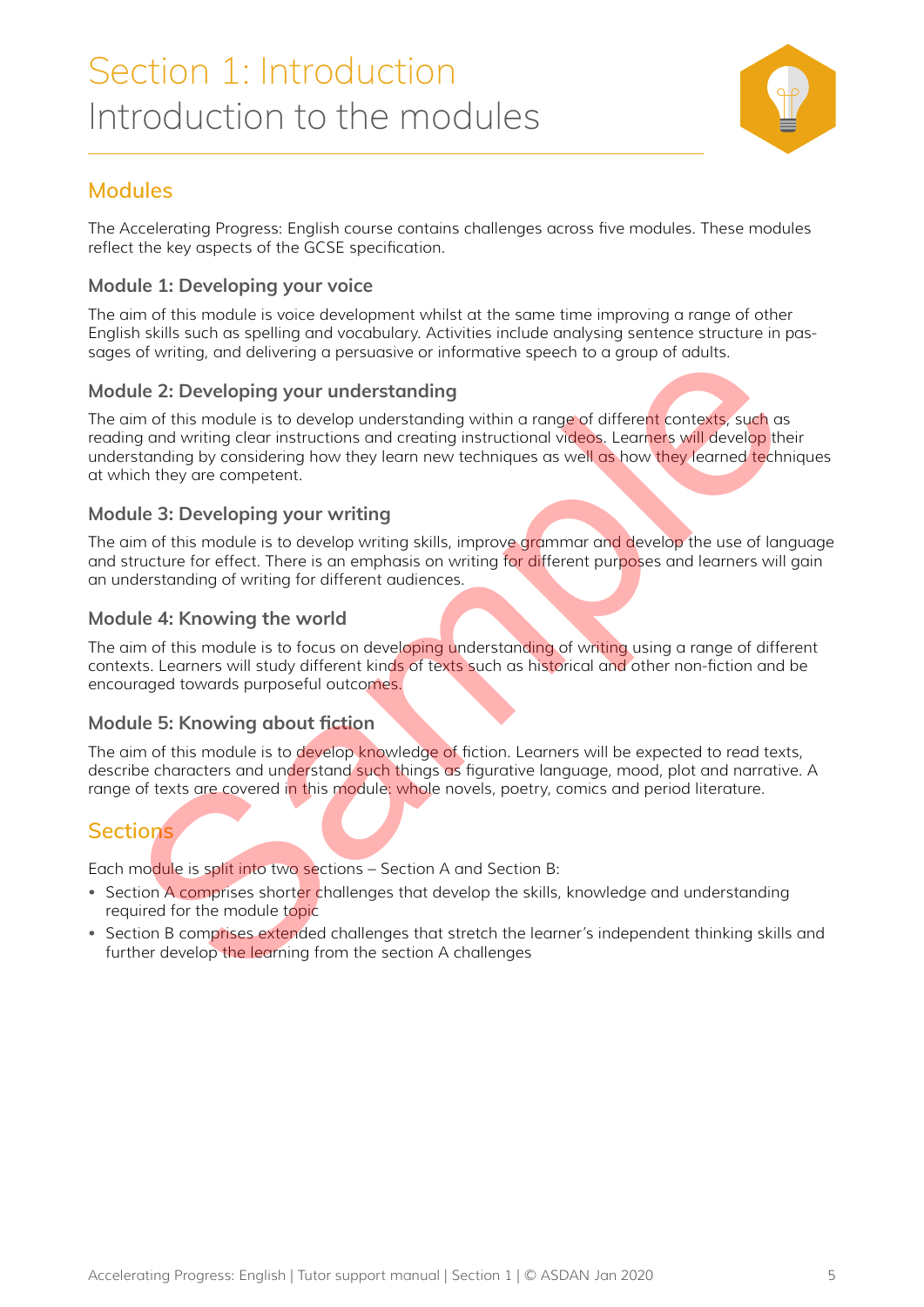# Section 2: Skills development English skills overview



### **Subject-specific skills**

Learners will develop the following skills as they complete the Accelerating Progress: English challenges. These skills can be divided into four categories: reading skills; writing skills; thinking skills; and speaking and listening skills.

Many of the skills feature in more than one category; these skills are marked \*

#### **Reading skills**

- Articulating a personal response\*
- Considering audience\*
- Considering purpose\*
- Evaluating effects\*
- Evaluating information\*
- Explaining the effect of language
- Explaining the writer's choices
- Improving your understanding when reading iculating opersonal response<br>
insidering audience<br>
insidering purpose<br>
insidering purpose<br>
insidering purpose<br>
alluting information<br>
bloming the writer's choices<br>
bloming the writer's choices<br>
proving your understanding wh
- Making comparisons\*
- Retrieving information when reading

#### **Writing skills**

- Articulating a personal response\*
- Considering audience\*
- Considering purpose\*
- Improving your understanding of spelling
- Increasing vocabulary
- Using language for effect\*
- Using structure for effect
- Varying your language when writing

#### **Thinking skills**

- Articulating a personal response\*
- Considering audience\*
- Considering context
- Considering purpose\*
- Evaluating effects\*
- Evaluating information\*
- Making comparisons\*
- Making links

#### **Speaking and listening skills**

- Articulating a personal response\*
- Considering audience\*
- Listening
- Presentation skills
- Using language for effect\*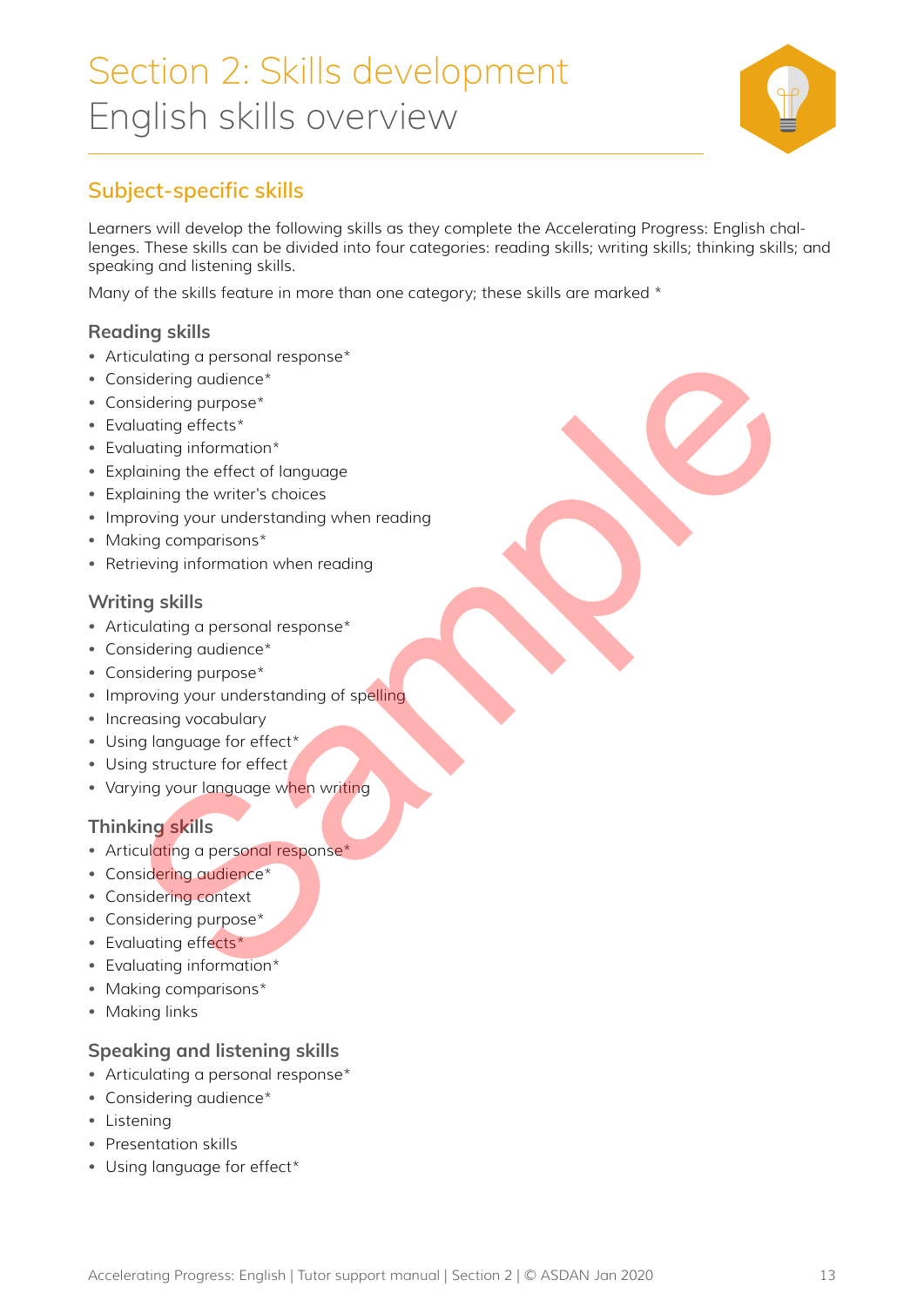

# **Module 1: Developing your voice**

|                                              |              | <b>Section A</b><br><b>Section B</b> |                |                |              |              |              |              |              |              |              |                |              |                |   |
|----------------------------------------------|--------------|--------------------------------------|----------------|----------------|--------------|--------------|--------------|--------------|--------------|--------------|--------------|----------------|--------------|----------------|---|
| <b>English skills</b>                        | $\mathbf{1}$ | $\overline{2}$                       | $\overline{3}$ | $\overline{4}$ | 5            | 6            | 7            | 8            | 9            | 10           | $\mathbf{1}$ | $\overline{2}$ | 3            | $\overline{4}$ | 5 |
| Articulating a personal response             |              |                                      |                |                |              |              |              |              |              |              |              |                |              |                |   |
| Considering audience                         |              |                                      |                |                |              |              |              |              |              |              |              |                | ✔            |                |   |
| Considering context                          |              |                                      |                |                |              |              |              |              |              |              |              |                |              |                |   |
| Considering purpose                          |              |                                      |                |                |              | $\checkmark$ |              | $\checkmark$ |              |              |              |                |              |                |   |
| Evaluating effects                           |              |                                      |                |                |              |              |              |              |              |              |              |                |              |                |   |
| Evaluating information                       |              |                                      |                |                |              |              |              |              |              |              |              |                |              |                |   |
| Explaining the effect of language            |              |                                      |                |                |              |              |              |              |              |              |              |                |              |                |   |
| Explaining the writer's choices              |              |                                      |                |                | $\checkmark$ |              |              |              |              |              |              |                | $\checkmark$ |                |   |
| Improving your understanding of<br>spelling  |              |                                      | $\checkmark$   | $\checkmark$   |              |              |              |              |              |              |              | $\checkmark$   |              |                |   |
| Improving your understanding when<br>reading | $\checkmark$ | $\checkmark$                         |                |                |              |              |              |              |              |              |              |                | $\checkmark$ |                |   |
| Increasing vocabulary                        | $\checkmark$ |                                      |                |                |              |              |              |              |              |              | $\checkmark$ |                |              | ✓              |   |
| Listening                                    |              |                                      |                |                |              |              |              |              | $\checkmark$ |              |              |                |              |                |   |
| Making comparisons                           |              |                                      |                |                |              |              |              |              |              |              |              |                |              | ✔              |   |
| <b>Making links</b>                          |              |                                      |                |                |              |              |              |              |              |              |              |                |              |                |   |
| Presentation skills                          |              |                                      |                |                |              |              |              |              | ✔            | $\checkmark$ |              |                |              |                |   |
| Retrieving information when reading          |              | ✓                                    |                |                |              |              |              |              |              |              |              |                |              |                |   |
| Using language for effect                    |              |                                      |                |                |              |              |              |              |              |              |              |                |              |                |   |
| Using structure for effect                   |              |                                      |                |                |              | $\checkmark$ | $\checkmark$ |              |              |              |              | $\checkmark$   |              | $\checkmark$   |   |
| Varying your language when writing           |              | ✔                                    |                |                |              |              |              |              |              |              |              |                |              | ✔              |   |
|                                              |              |                                      |                |                |              |              |              |              |              |              |              |                |              |                |   |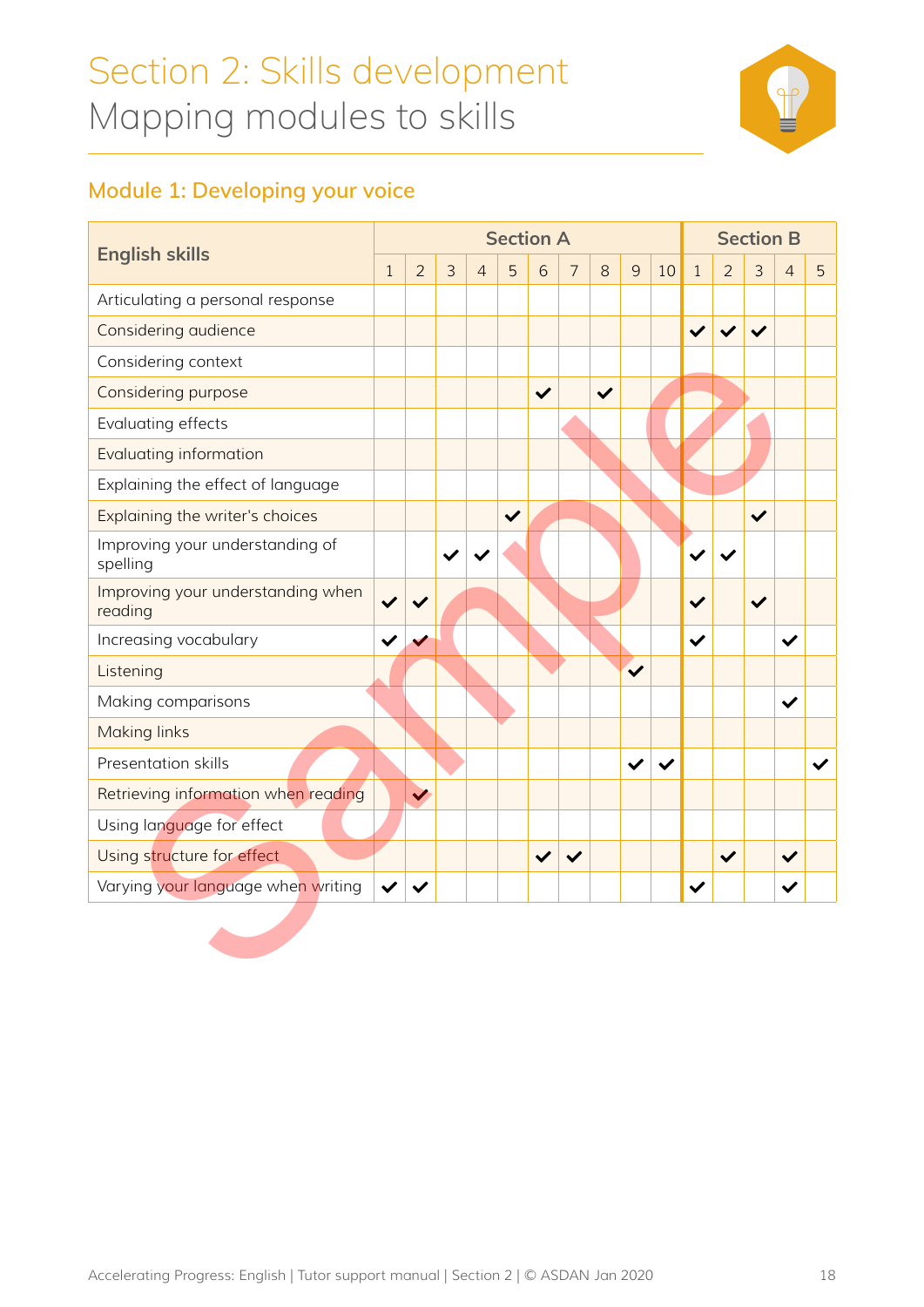# Section 3: Tutor notes Introduction to the tutor notes



This section contains tutor notes to support tutors in delivering all of the challenges in Accelerating Progress: English. These notes have been developed to support non-specialists in delivering the course content.

For each challenge, the following information is given:

- 1 Module, section and challenge reference
- 2 Challenge title
- 3 Challenge text (as it appears for learners in the learner workbook and e-portfolio system)
- 4 Learning aims of the challenge
- 5 Short challenge reference (eg 1A1)
- 6 The approximate amount of time the challenge will take to complete
- 7 Skills that learners will develop through this challenge
- 8 Notes for tutors on the suggested approach to the challenge
- 9 Suggested resources that can be used to support the delivery of the challenge, including learner resources available via the learner workboooks and e-portfolio

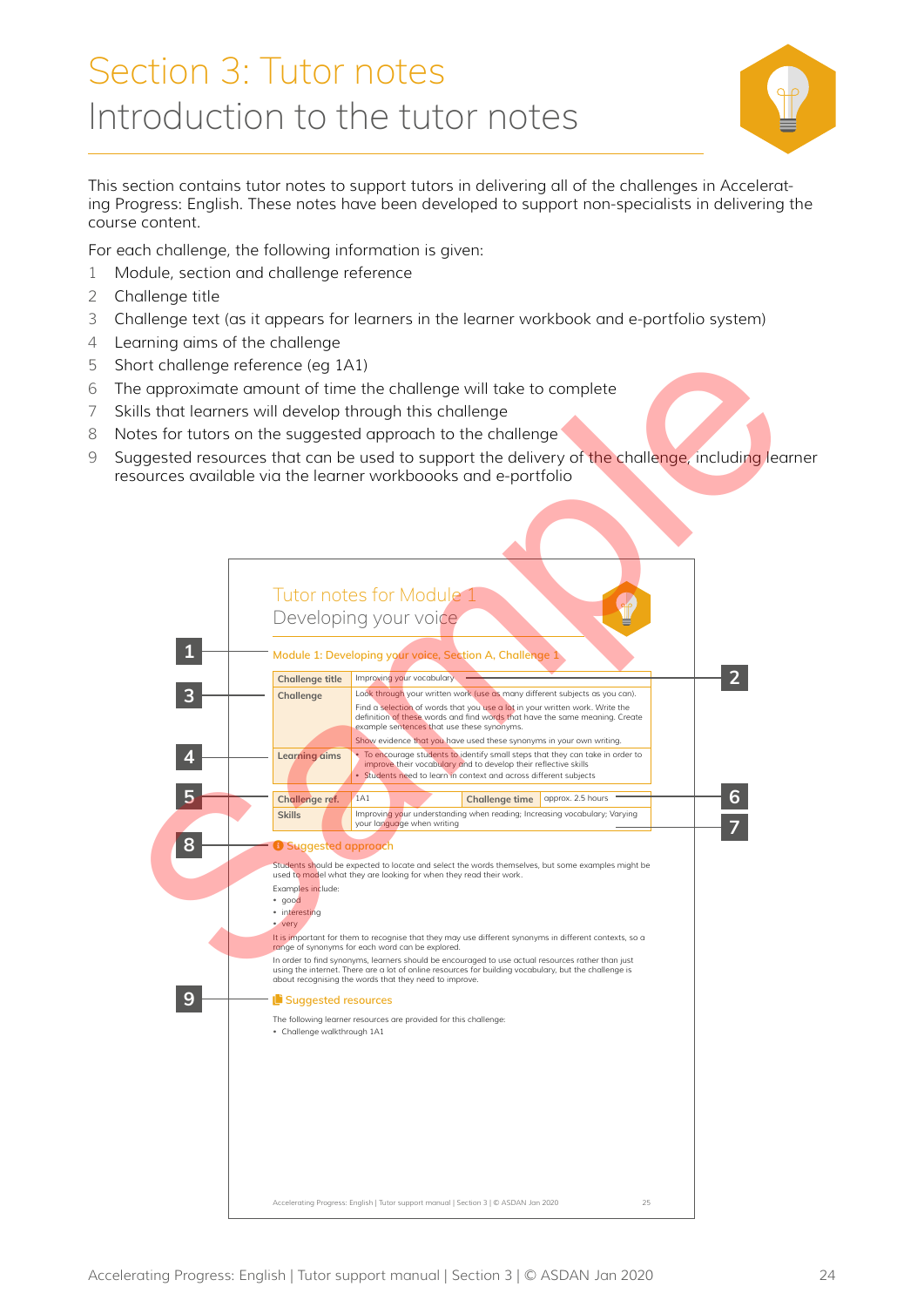

# **Module 1: Developing your voice, Section A, Challenge 1**

| <b>Challenge title</b>                                                                                                                                                                                                                                               | Improving your vocabulary                                                                                                                                                                                              |                                                                             |                   |  |
|----------------------------------------------------------------------------------------------------------------------------------------------------------------------------------------------------------------------------------------------------------------------|------------------------------------------------------------------------------------------------------------------------------------------------------------------------------------------------------------------------|-----------------------------------------------------------------------------|-------------------|--|
| <b>Challenge</b>                                                                                                                                                                                                                                                     |                                                                                                                                                                                                                        | Look through your written work (use as many different subjects as you can). |                   |  |
|                                                                                                                                                                                                                                                                      | Find a selection of words that you use a lot in your written work. Write the<br>definition of these words and find words that have the same meaning. Create<br>example sentences that use these synonyms.              |                                                                             |                   |  |
|                                                                                                                                                                                                                                                                      | Show evidence that you have used these synonyms in your own writing.                                                                                                                                                   |                                                                             |                   |  |
| <b>Learning aims</b>                                                                                                                                                                                                                                                 | • To encourage students to identify small steps that they can take in order to<br>improve their vocabulary and to develop their reflective skills<br>• Students need to learn in context and across different subjects |                                                                             |                   |  |
|                                                                                                                                                                                                                                                                      |                                                                                                                                                                                                                        |                                                                             |                   |  |
| Challenge ref.                                                                                                                                                                                                                                                       | 1A1                                                                                                                                                                                                                    | <b>Challenge time</b>                                                       | approx. 2.5 hours |  |
| <b>Skills</b>                                                                                                                                                                                                                                                        | Improving your understanding when reading; Increasing vocabulary; Varying<br>your language when writing                                                                                                                |                                                                             |                   |  |
| <b>8</b> Suggested approach<br>Students should be expected to locate and select the words themselves, but some examples might be<br>used to model what they are looking for when they read their work.<br>Examples include:<br>• good                                |                                                                                                                                                                                                                        |                                                                             |                   |  |
| • interesting<br>• very                                                                                                                                                                                                                                              |                                                                                                                                                                                                                        |                                                                             |                   |  |
| It is important for them to recognise that they may use different synonyms in different contexts, so a<br>range of synonyms for each word can be explored.                                                                                                           |                                                                                                                                                                                                                        |                                                                             |                   |  |
| In order to find synonyms, learners should be encouraged to use actual resources rather than just<br>using the internet. There are a lot of online resources for building vocabulary, but the challenge is<br>about recognising the words that they need to improve. |                                                                                                                                                                                                                        |                                                                             |                   |  |
| Suggested resources                                                                                                                                                                                                                                                  |                                                                                                                                                                                                                        |                                                                             |                   |  |
| The following learner resources are provided for this challenge:<br>• Challenge walkthrough 1A1                                                                                                                                                                      |                                                                                                                                                                                                                        |                                                                             |                   |  |

# *B* Suggested approach

- good
- interesting
- very

# **Suggested resources**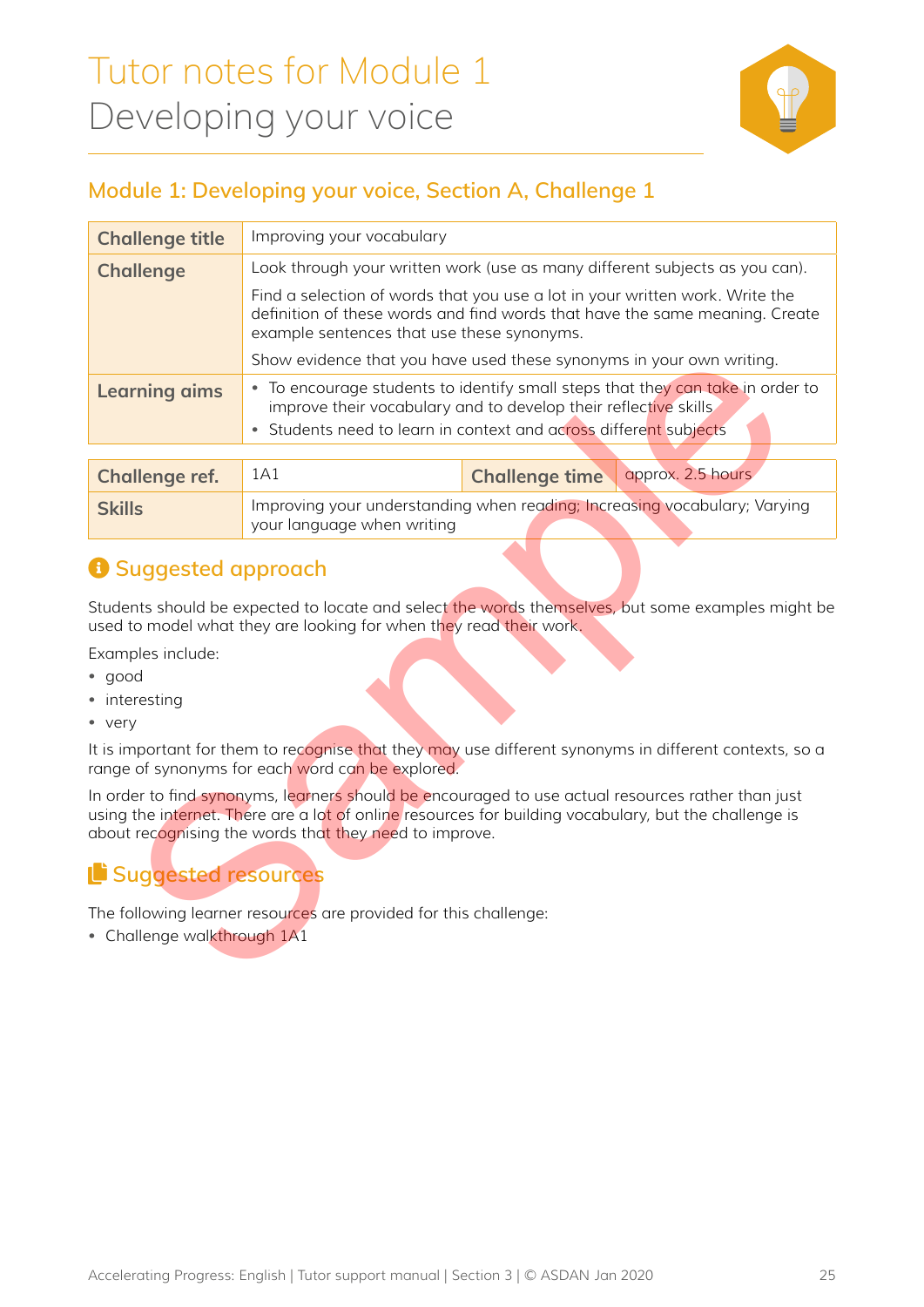

## **Module 2: Developing your understanding, Section B, Challenge 5**

| <b>Challenge title</b>                                                                                                                                                                                                                                                                                                                                                                                                           | Older texts                                                                                                                                                   |                       |                    |  |  |
|----------------------------------------------------------------------------------------------------------------------------------------------------------------------------------------------------------------------------------------------------------------------------------------------------------------------------------------------------------------------------------------------------------------------------------|---------------------------------------------------------------------------------------------------------------------------------------------------------------|-----------------------|--------------------|--|--|
| <b>Challenge</b>                                                                                                                                                                                                                                                                                                                                                                                                                 | Choose a key scene from a Shakespeare play and develop a new way to<br>perform it so that a younger audience understands:<br>• what is happening in the scene |                       |                    |  |  |
|                                                                                                                                                                                                                                                                                                                                                                                                                                  | • what the key themes of the scene are                                                                                                                        |                       |                    |  |  |
|                                                                                                                                                                                                                                                                                                                                                                                                                                  | • what the main characters are feeling or thinking                                                                                                            |                       |                    |  |  |
|                                                                                                                                                                                                                                                                                                                                                                                                                                  | You may choose to change the language and the way it is performed.                                                                                            |                       |                    |  |  |
|                                                                                                                                                                                                                                                                                                                                                                                                                                  | Perform the piece and evaluate it using a questionnaire.                                                                                                      |                       |                    |  |  |
| <b>Learning aims</b>                                                                                                                                                                                                                                                                                                                                                                                                             | • To encourage students to read closely and interpret information<br>To encourage students to identify key themes in important works of litera-<br>ture       |                       |                    |  |  |
|                                                                                                                                                                                                                                                                                                                                                                                                                                  | • To encourage students to consider characterisation                                                                                                          |                       |                    |  |  |
|                                                                                                                                                                                                                                                                                                                                                                                                                                  | • To encourage students to think about the context of texts and of audiences                                                                                  |                       |                    |  |  |
|                                                                                                                                                                                                                                                                                                                                                                                                                                  |                                                                                                                                                               |                       |                    |  |  |
| Challenge ref.                                                                                                                                                                                                                                                                                                                                                                                                                   | 2B5                                                                                                                                                           | <b>Challenge time</b> | approx. 5-10 hours |  |  |
| <b>Skills</b>                                                                                                                                                                                                                                                                                                                                                                                                                    | Considering audience; Explaining the effect of language; Explaining the writ-<br>er's choices; Using language for effect                                      |                       |                    |  |  |
| <b>B</b> Suggested approach<br>All students need to study Shakespeare and will all be familiar with at least one play. They should be<br>encouraged to work with a play that they are confident with, as the language is so challenging. They<br>should be encouraged to select a pivotal moment in the play (eg the moment that Romeo first sees<br>Juliet, Macbeth's wife convincing him to go through with murdering Duncan). |                                                                                                                                                               |                       |                    |  |  |
| Students should then identify the key language and meanings that they want to communicate to their<br>audiences, and create a set of directorial notes to help them plan the scene. The Macbeth scene direc-<br>tion resource can be used to support this part of the challenge and can easily be adapted for other<br>Shakespeare plays.                                                                                        |                                                                                                                                                               |                       |                    |  |  |
| If the students wish to change the language, be aware that websites such as Sparknotes No Fear<br>Shakespeare (http://nfs.sparknotes.com) offer modern translations of the plays, so any modernisations<br>produced by the students need to be checked to ensure that they are not plagiarised.                                                                                                                                  |                                                                                                                                                               |                       |                    |  |  |
|                                                                                                                                                                                                                                                                                                                                                                                                                                  | Students need to consider a number of dramatic techniques to emphasise key lines, including stage<br>directions, body language and delivery of the lines.     |                       |                    |  |  |
| The ovaluation questionnaire should fears on the qualippeo's ability to identify the key themes that                                                                                                                                                                                                                                                                                                                             |                                                                                                                                                               |                       |                    |  |  |

| Challenge ref. | 2B5                                                                                                                      | <b>Challenge time</b>   approx. 5-10 hours |  |
|----------------|--------------------------------------------------------------------------------------------------------------------------|--------------------------------------------|--|
| <b>Skills</b>  | Considering audience; Explaining the effect of language; Explaining the writ-<br>er's choices; Using language for effect |                                            |  |

# *B* Suggested approach

The evaluation questionnaire should focus on the audience's ability to identify the key themes that the students were trying to convey.

# **E** Suggested resources

The following learner resources are provided for this challenge:

- Challenge walkthrough 2B5
- Macbeth scene direction (p.63–67 of the learner workbook)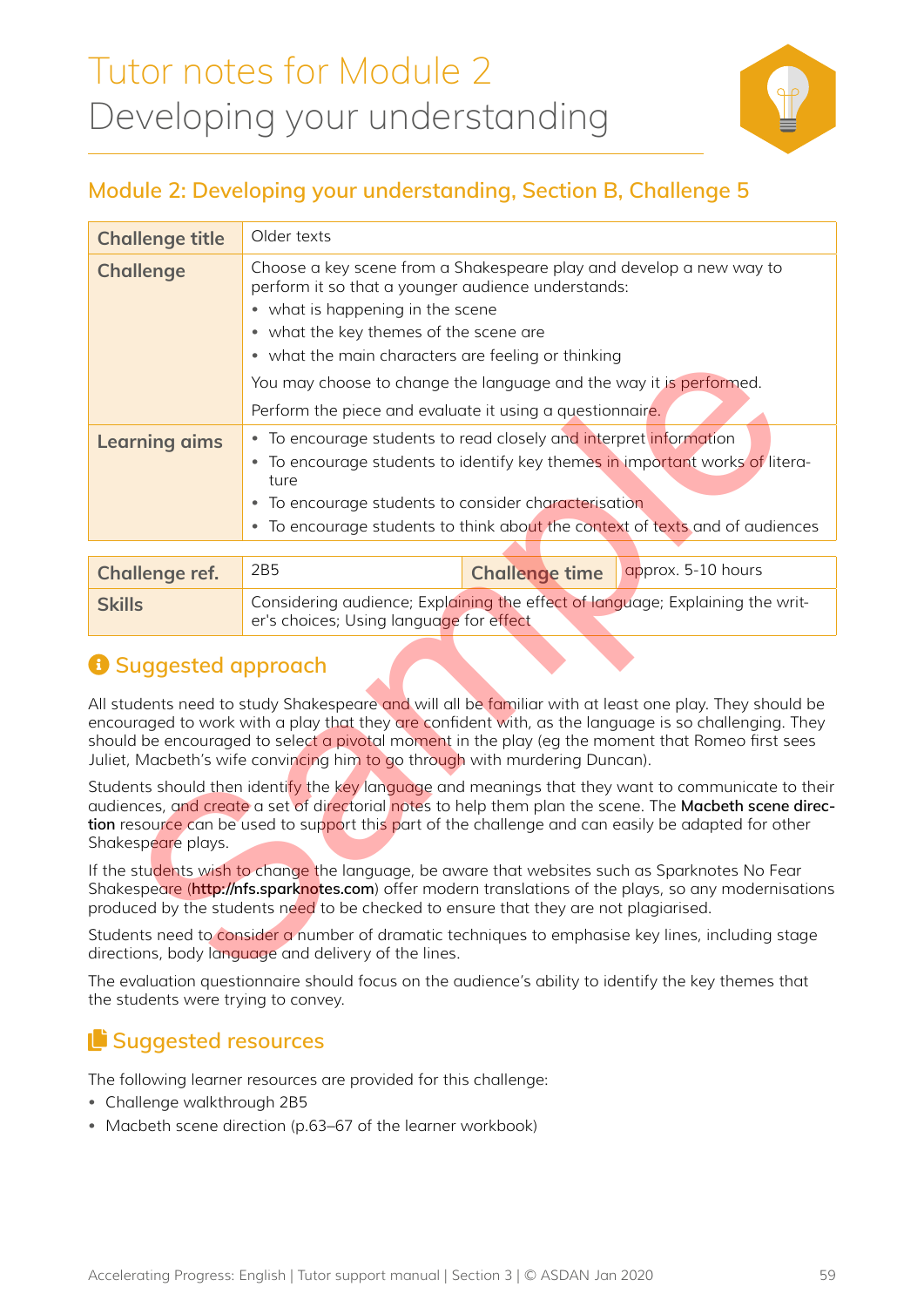

# **Module 3: Developing your writing, Section A, Challenge 3**

| <b>Challenge title</b>                                                                                                                                                                                                                                                                                                                                                                                                                                                                | Develop your use of structure for effect                                                                                                                                                                                                                                                                                   |                       |                   |  |
|---------------------------------------------------------------------------------------------------------------------------------------------------------------------------------------------------------------------------------------------------------------------------------------------------------------------------------------------------------------------------------------------------------------------------------------------------------------------------------------|----------------------------------------------------------------------------------------------------------------------------------------------------------------------------------------------------------------------------------------------------------------------------------------------------------------------------|-----------------------|-------------------|--|
| <b>Challenge</b>                                                                                                                                                                                                                                                                                                                                                                                                                                                                      | Find a story that you like. Choose the most exciting moment in that story and<br>rewrite the 300-400 words that come just before this exciting moment. Use a<br>range of techniques to create suspense, including:<br>mystery<br>$\bullet$<br>paragraphing<br>hints<br>mood                                                |                       |                   |  |
| <b>Learning aims</b>                                                                                                                                                                                                                                                                                                                                                                                                                                                                  | • To encourage students to identify the effect of structure in narrative<br>• To encourage students to consider the entire plot of a story<br>• To encourage students to consider the effect that their structural choices<br>can have<br>To encourage students to explore figurative language to create mood<br>$\bullet$ |                       |                   |  |
|                                                                                                                                                                                                                                                                                                                                                                                                                                                                                       |                                                                                                                                                                                                                                                                                                                            |                       |                   |  |
| Challenge ref.                                                                                                                                                                                                                                                                                                                                                                                                                                                                        | 3A3                                                                                                                                                                                                                                                                                                                        | <b>Challenge time</b> | approx. 2.5 hours |  |
| <b>Skills</b>                                                                                                                                                                                                                                                                                                                                                                                                                                                                         | Considering audience; Considering purpose; Using language for effect; Using<br>structure for effect                                                                                                                                                                                                                        |                       |                   |  |
| <b>B</b> Suggested approach<br>Students may have texts that they are working closely with in English lessons. This could be a useful                                                                                                                                                                                                                                                                                                                                                  |                                                                                                                                                                                                                                                                                                                            |                       |                   |  |
| starting point. The student should be able to identify key climaxes in the plot and select one of them.                                                                                                                                                                                                                                                                                                                                                                               |                                                                                                                                                                                                                                                                                                                            |                       |                   |  |
| Once the climax is selected, students need to identify what clues they can give to this event in the<br>section that they are going to write. As with challenge 3A2, the mood is important in this task so stu-<br>dents need to consider what emotions they wish their reader to have and how their structure is going<br>to help with that.                                                                                                                                         |                                                                                                                                                                                                                                                                                                                            |                       |                   |  |
| Students should be encouraged to be as adventurous as possible with the structure. The priority is<br>to identify the effect that structure can have, so the more experimental their writing, the more pro-<br>nounced these effects can be. Encourage them in the use of ellipsis and paragraphing to change the<br>structure dramatically. Another useful technique is to ask them to consider the look of the page. The<br>more broken up it is, the more suspense there might be. |                                                                                                                                                                                                                                                                                                                            |                       |                   |  |
| Sentence structure has an important impact on pace, so longer descriptive sentences are another<br>useful technique for slowing pace and adding suspense.                                                                                                                                                                                                                                                                                                                             |                                                                                                                                                                                                                                                                                                                            |                       |                   |  |
| $\mathbf{E}$ Cuangetad resources                                                                                                                                                                                                                                                                                                                                                                                                                                                      |                                                                                                                                                                                                                                                                                                                            |                       |                   |  |

| Challenge ref. | 3A3                                                                                                 |  | <b>Challenge time</b> approx. 2.5 hours |
|----------------|-----------------------------------------------------------------------------------------------------|--|-----------------------------------------|
| <b>Skills</b>  | Considering audience; Considering purpose; Using language for effect; Using<br>structure for effect |  |                                         |

# *<b>B* Suggested approach

# *E* Suggested resources

The following learner resources are provided for this challenge:

• Challenge walkthrough 3A3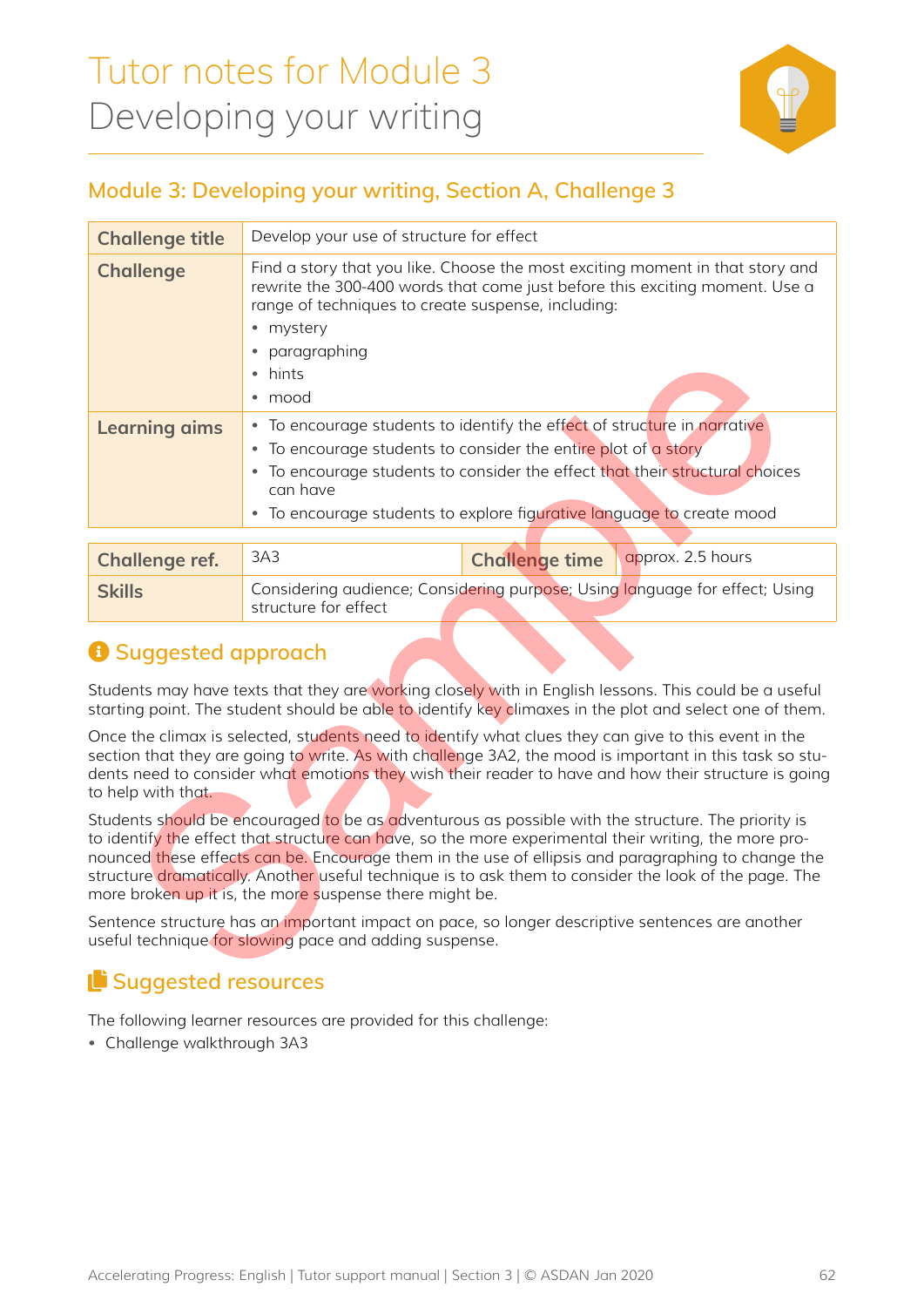

# **Module 5: Knowing about fiction, Section B, Challenge 5**

| <b>Challenge title</b>                                                                                                                                                            | Developing your personal responses                                                                                                                                                                                                                                                                                                                                                                                                                                                                                                                                                                                         |  |  |  |  |
|-----------------------------------------------------------------------------------------------------------------------------------------------------------------------------------|----------------------------------------------------------------------------------------------------------------------------------------------------------------------------------------------------------------------------------------------------------------------------------------------------------------------------------------------------------------------------------------------------------------------------------------------------------------------------------------------------------------------------------------------------------------------------------------------------------------------------|--|--|--|--|
| <b>Challenge</b>                                                                                                                                                                  | Over a period of at least three weeks, write a set of at least five reviews. These<br>reviews should be a personal response to something that you have read or<br>seen and could be reviews of:<br>books<br>$\bullet$<br>poems<br>songs<br>television programmes<br>films<br>plays<br>lectures<br>essays (non-fiction writing)<br>The reviews should follow a similar format and be aimed at an audience of<br>your peers. They should be a personal response that explores:<br>the quality of the work<br>the ideas in the texts<br>what you felt could be improved<br>• what other things you have seen that are similar |  |  |  |  |
| <b>Learning aims</b>                                                                                                                                                              | • who you might recommend the texts to<br>• To encourage students to read regularly and take an interest in the world<br>To encourage students to read closely for meaning and understanding of<br>more difficult texts<br>To encourage students to consider their audience when writing                                                                                                                                                                                                                                                                                                                                   |  |  |  |  |
|                                                                                                                                                                                   |                                                                                                                                                                                                                                                                                                                                                                                                                                                                                                                                                                                                                            |  |  |  |  |
| Challenge ref.                                                                                                                                                                    | 5B5<br>approx. 5-10 hours<br><b>Challenge time</b>                                                                                                                                                                                                                                                                                                                                                                                                                                                                                                                                                                         |  |  |  |  |
| <b>Skills</b>                                                                                                                                                                     | Articulating a personal response; Considering context; Considering purpose;<br>Evaluating effects; Making comparisons; Making links                                                                                                                                                                                                                                                                                                                                                                                                                                                                                        |  |  |  |  |
| <b>8</b> Suggested approach                                                                                                                                                       |                                                                                                                                                                                                                                                                                                                                                                                                                                                                                                                                                                                                                            |  |  |  |  |
| Students should be encouraged to identify a range of texts or entertainments to review, as this will<br>encourage them to recognise the differences in reviewing different media. |                                                                                                                                                                                                                                                                                                                                                                                                                                                                                                                                                                                                                            |  |  |  |  |
| The bullet points are a basic guideline and students should research review writing to identify con-                                                                              |                                                                                                                                                                                                                                                                                                                                                                                                                                                                                                                                                                                                                            |  |  |  |  |

| <b>Challenge ref.</b> | 5B5                                                  | <b>Challenge time</b> approx. 5-10 hours                                    |
|-----------------------|------------------------------------------------------|-----------------------------------------------------------------------------|
| <b>Skills</b>         | Evaluating effects; Making comparisons; Making links | Articulating a personal response; Considering context; Considering purpose; |
|                       |                                                      |                                                                             |

# **Suggested approach**

The bullet points are a basic guideline and students should research review writing to identify conventions for this form of writing. Rating systems and summaries of the works can be a part of the reviews, but the exercise is designed to encourage a personal response and to develop students' abilities to make links between texts.

As with other challenges, the final format of the reviews is flexible and students can develop a web site or similar if they wish. If students decide on a more adventurous format, tutors should ensure that students are primarily focussed on the content of the reviews and not on its presentation.

# *E* Suggested resources

The following learner resources are provided for this challenge:

• Challenge walkthrough 5B5